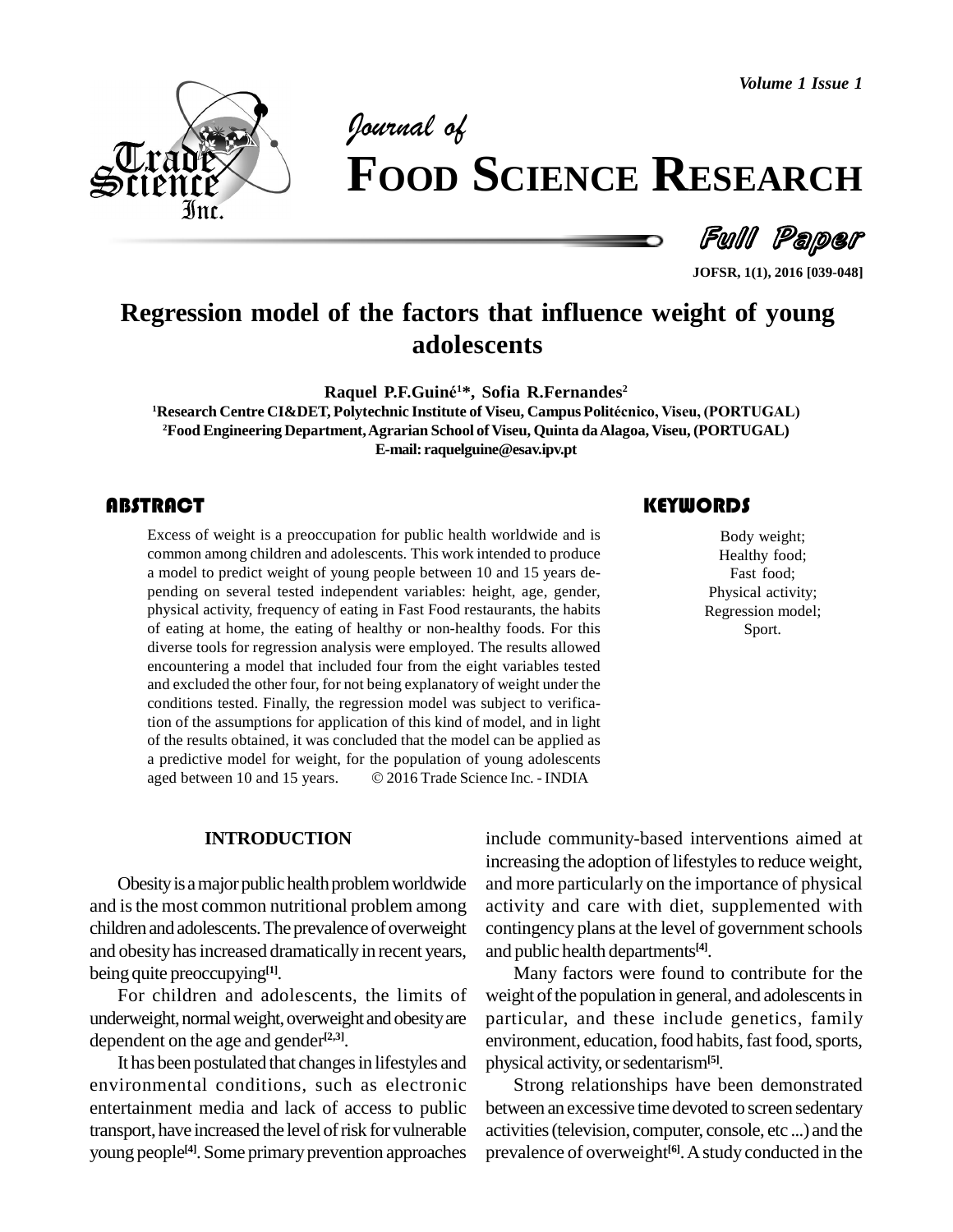United States<sup>[7]</sup> concluded that children with a the co combination of high sedentary behavior and lower physical activitywere twice aslikelyto be overweight than their counterparts, less sedentary and more active. In another study<sup>[8]</sup> was reported that higher television childre viewing time increased the likelihood of being overweight regardless of the adolescent being active or inactive, but that those who watched more television and exercised less were three times more likely to have excess weight than their counterparts, less sedentary and more active.

The objective of the present work was to derivate a regression model of the weight of young adolescents as a function of some sociodemographic variables, as well as some variables associated with eating habits and physical activity.

#### **MATERIALS & METHODS**

#### **Data collection**

This survey was undertaken by means of a questionnaire, which constitutes one of the privileged ways of collecting data refereeing to social behaviors. The questionnaire was developed for this study and previously submitted to the approval of the competent authority (The Service of Educational Projects of the Portuguese General Direction of Education) for application in school context.

The questionnaire was structured so as to collect data on sociodemographic variables; the practice of sports and physical activity; the level of knowledge relating to healthy eating; and finally the habits regarding eating and food.

#### **Sampling and procedure**

A multistage stratifed sampling method was used in the selection of schools. From all the public schools in Viseu, Portugal, four were randomly selected, and hence the collection of data was held in the schools Azeredo Perdigão, Grão Vasco, Mundão and Repeses. The sample was exclusively constituted by students attending the  $2<sup>nd</sup>$  and  $3<sup>rd</sup>$  cycle ( $5<sup>th</sup>$  to  $9<sup>th</sup>$  grades) of basic education physic in Portugal. The sample was selected among all classes of the years considered and from all the schools included in the study. There was a random selection of classes in each school and the questionnaires were delivered to

the corresponding directors of class so they could distribute them during their lessons. The participation of the respondents was voluntary and proceeded by written authorization from their parents, authorizing their children to participate in the survey. In the end, 720 consented valid questionnaires were obtained for young adolescents aged between 10 and 15 years old.

#### **Sample characterization**

The sample was constituted by 720 students, from which 49.4% were male and 50.6% were female, thus representing evenlyboth sexes.

The ages of the enquired varied from  $10$  to  $15$  years, with a mean of  $12.43 \pm 1.52$  years. The age distribution can be seen in Figure 1.





**Figure 1 :Age distribution of the enquired**

The students attended the  $2^{\text{nd}}$  and  $3^{\text{rd}}$  cycles of the Basic Education in Portugal, being 20.7% in the 5<sup>th</sup> grade, 23.3% in the  $6<sup>th</sup>$  grade, 21.5 in the  $7<sup>th</sup>$  grade, 16.1 in the  $8<sup>th</sup>$  grade and 18.3 in the  $9<sup>th</sup>$  grade.

#### **Regression modeling**

The objective of this study was to develop a multiple linear regression model that relates weight with some of the variables measured in the study. Some questions allowed in the survey allowed obtaining information such as height, gender or age, which is intended to incorporate into the model.

Other factors that are intended to try incorporating in the model are associated with practices related to physical exercise, leisure activities and free time occupation habits, including physical inactivity, or feeding practices. Information about sports practice was collected in the questionnaire through questions such as:Are you federated in any sport?, Do you practice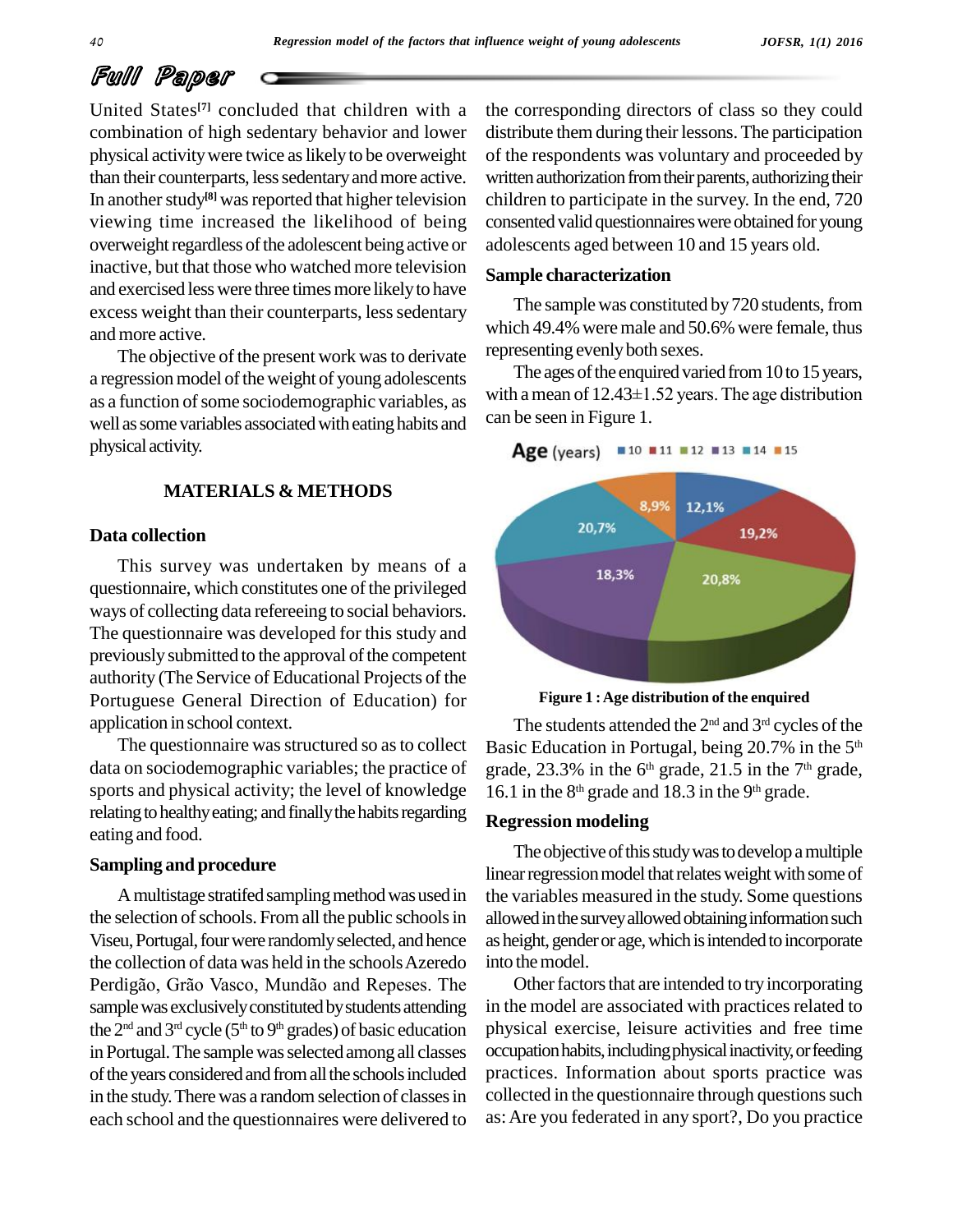school sports? or Do you practice high competition sports? (All of these should be answered yes or no). Information concerning the leisure activities and free time adolescents eat foods considered healthy), occupation habits was obtained through question: What • of the following activities did you practice yesterday? (with multiple answer options: Playing outdoor, Internet, Watch TV, Play computer, Playing sports, Reading books). Information relating to habits of eating out was obtained by question: How many times did you go to  $W = f(H, A, G, SPA, EO, EH, HF, NHF)$ the following convenience restaurants during the last week? (with multiple answer options: Mcdonalds, Pizza Hut, Vitamins, Telapizza, H3, Subway, Pans & Company, Piantella, House of Soups, Fish Times). The information about the frequency of eating at home was obtained through questions about frequency of eating at home the following meals: breakfast, lunch or dinner.

Also the habits of consumption of certain foods were evaluated through questions about the types of food eaten according to categories: healthy foods included milk, yogurt, bread, cereals, soup, vegetables and salads, fruits and natural fruit juices, fish or meat, non-healthy foodsincluded chocolate, chips, carbonated sweetened drinks, sweets, cookies and sweet deserts.

The variables considered potentially explanatory to try to incorporate into the regression model to describe the weight of pre-teens and young teenagers were as comproved the vertex of the vertex of the state of the state of the state of the state of the state of the state of the state of the state of the state of the state of th

- H : height (quantitative variable, expressed in  $\frac{1 \text{ h}}{\text{evalual}}$
- meters),<br>A : age (quantitative variable),
- G: gender (dichotomous qualitative variable: male  $\frac{\text{variate}}{\text{T}}$ <br>= 0 female = 1),
- SPA: sports and physical activity (whether school, federated or high competition sports and other physical activities) (dichotomous qualitative variable: if not practicing any kind of sport or physical activity  $= 0$ , if practicing some kind of sport or physical conditions activity  $= 1$ ),
- EO: frequency of eating out in fast food restaurants (quantitative variable resulting from the sum of the number of times that the adolescents went to fast food restaurants to eat pizza, hamburgers and similar<br>types of meals),
- EH : frequency of eating at home (dichotomous qualitative variable: if usually eat at home  $= 0$ , if usually eat out  $= 1$ ),
- HF: eat healthy foods (quantitative variable resulting from the sum of the number of times that the adolescents eat foods considered healthy),
- NHF: eat non-healthy foods (quantitative variable resulting from the sum of the number of times that the adolescents eat foods considered non-healthy).

Hence the regression model to study could be written as:

**(1)** where  $W$  is the body weight, in kg.

#### **Development methodology**

Previously to the model development, single linear regression models were tested between the dependent variable (weight) and each of the independent variables considered, independently, to verify if the variable alone would seemto influence the weight or not.

In the first stage a simple linear regression equation was considered to evaluate the relation between the weight and the 1 st variable that was considered to be potentially explanatory, the age. Then each of the other variables was successively incorporated into the model, in order to verify if it would add explanatory power to the model.It was also used the partial F test to test the introduction of a set of variables that constituted a complete model to compare with the reduced model developed up until that point of the work.

The overall significance of each model was evaluated using the F-test and the significance of each of the estimated coefficients for the different independent variables was evaluated by the t-test.

The goodness of the fit was evaluated by the value of the coefficient of determination  $(R^2)$  when it came to simple linear regression and the value of the adjusted coefficient of determination in cases of multiple regression.

In all tests a level of significance of 5% was considered, unless when specified a different significance level, and software SPSS version 22 was used to treat the data.

#### **RESULTS & DISCUSSION**

## **Previous analysis of the relations between the weight and each of the considered variables**

Before starting to build the multiple linear regression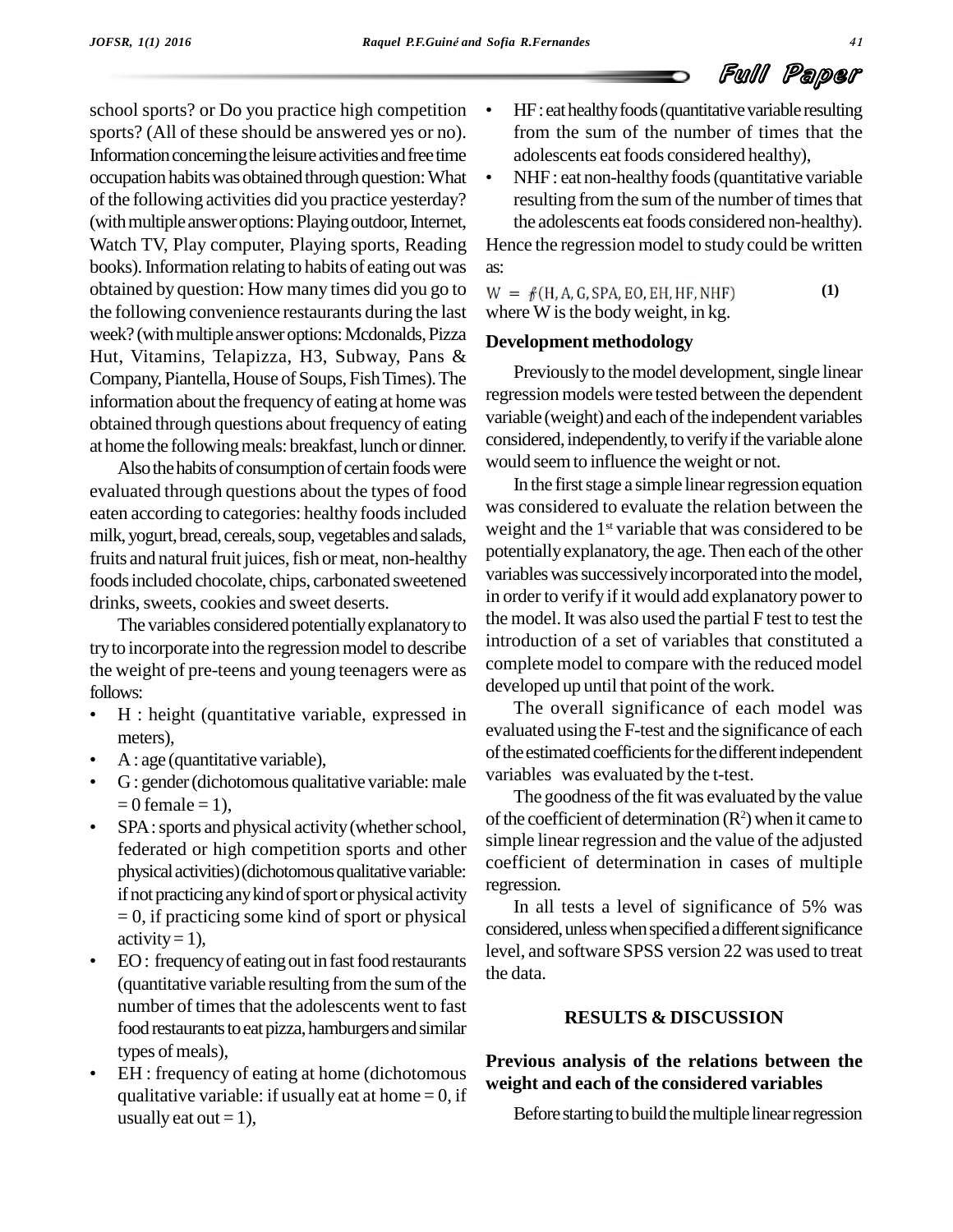model a preliminary analysis of the potential links between the independent variables and the dependent variable weight was undertaken, using for such models of simple linear regression the general equation as described by:

 $Y = b_0 + b_1 X$ **(2)** where:  $Y =$  dependent variable (weight),  $X =$ independent variable,  $b_0$  = constant (intercept of the straight line),  $b_1$  = coefficient of the variable (slope of the straight line).

The different variables considered here were those included in Equation (1): H (height),  $A$  (age),  $G$  (gender), SPA(sports and physical activity), EO (frequency of eating out in fast food restaurants), EH (frequency of eating at home), HF (eat healthy foods, NHF (eat non healthy foods).

TABLE I presents briefly the results for the different linear regressions, only to allow observe the kind of influence that each of the variables considered would have by itself on the dependent variable weight. Note that there is not a comprehensive discussion of these results, since they were only designed to guide the following work. The results in TABLE 1 show that while the variables weight and height have some explanatory power on weight, the rest have a very limited explanatory power, attending to the values of the coefficient of determination which is very low. Still, the regression is significant in most whole of the cases (except for variables EO, EH and HF) given the significance of the F test. For this test to the significance of the regression, when  $p$ -value < 0.05 the null hypothesis

**TABLE 1 : Principal results of the independent simple lin ear regression models**

| Linear<br>regression | $\mathbb{R}^2$ | F<br>Sig. | <b>Constant</b><br>$(b_0)$<br>Sig. | Constant<br>$(b_1)$<br>Sig. |
|----------------------|----------------|-----------|------------------------------------|-----------------------------|
| $W = f(H)$           | 0.557          | 901.338   | -74.966                            | 0.782                       |
|                      |                | 0.000     | 0.000                              | 0.000                       |
| $W = f(A)$           | 0.375          | 431.700   | $-3.391$                           | 20.777                      |
|                      |                | 0.000     | 0.001                              | 0.000                       |
|                      | 0.014          | 10.428    | 81.931                             | $-3.229$                    |
| $W = f(G)$           |                | 0.001     | 0.000                              | 0.001                       |
| $W = f(SPA)$         | 0.024          | 17.732    | 50.257                             | $-1.367$                    |
|                      |                | 0.000     | 0.000                              | 0.008                       |
|                      | 0,003          | 2.167     | 48.041                             | $-0.222$                    |
| $W = f(EO)$          |                | 0.141     | 0.000                              | 0.141                       |
|                      | 0.005          | 3.286     | 46.440                             | 1.761                       |
| $W = f(EH)$          |                | 0.070     | 0.000                              | 0.070                       |
| $W = f(HF)$          |                | 2.508     | 49.773                             | $-0.381$                    |
|                      | 0.003          | 0.114     | 0.000                              | 0.114                       |
|                      |                | 3.843     | 47.260                             | 0.966                       |
| $W = f(NHF)$         | 0.005          | 0.050     | 0.000                              | 0.050                       |

(H0:  $\beta_1 = \beta_2 = \beta_3 = 0$ , the regression is not significant) is rejected and in that case a linear relation exists between the independent variable and the dependent variable considered. Thus, it can be observed that for variables EO, EH and HF the p-value is greater than  $0.05$ , hence not rejecting H0, i.e., there is no evidence that these variables influence weight. As regards all other linear regressions they have a significant  $F$ , also being significant the coefficients associated with the independent variable  $(b<sub>1</sub>)$  in each case.

#### **Linear regression model between weight and height**

The linear regression model between weight and height can be expressed by the following equation:

$$
W = -74.966 + 0.782 \text{ H} \tag{3}
$$

This model estimates that, on average, for each centimetre more in height the weight increases by  $0.782$ kg. The overall significance of the regression model was evaluated by the F test, which tests the null hypothesis of no relationship between the independent variable and the dependent. The F statistic is the ratio of the variance explained by the model to the variance that was explained  $(F = SSR/SSE)$ , indicating that when F is high the proportion of the variance explained by the model is significantly greater than the variation not explained, and therefore leads to the rejection of the null hypothesis. In this case the F statistic is 901.338 and has a significant p-value lowerthan 0.001.Thus, at the level of significance of 5%, because  $p < 0.05$  H0 is rejected, and hence it is concluded that height influences weight. To test the significance of the coefficient that multiplies the independent variable the t-test was used. This tests the null hypothesis (H0:  $\beta$  = 0) that the independent variable is not explanatory of the dependent variable. This procedure, in the present case of simple linear regression, only serves to confirm the conclusion of the F test, as for simple regression the results of Ftest and t-test coincide. From TABLE I both the constant and the coefficient of the independent variable height have significant p-values at a significance level of 5%, so the variable height is significant for the model, confirming what was previously observed.

The value of the correlation coefficient in this case was 0.746, which is indicative of a strong association between these two variables. The correlation coefficient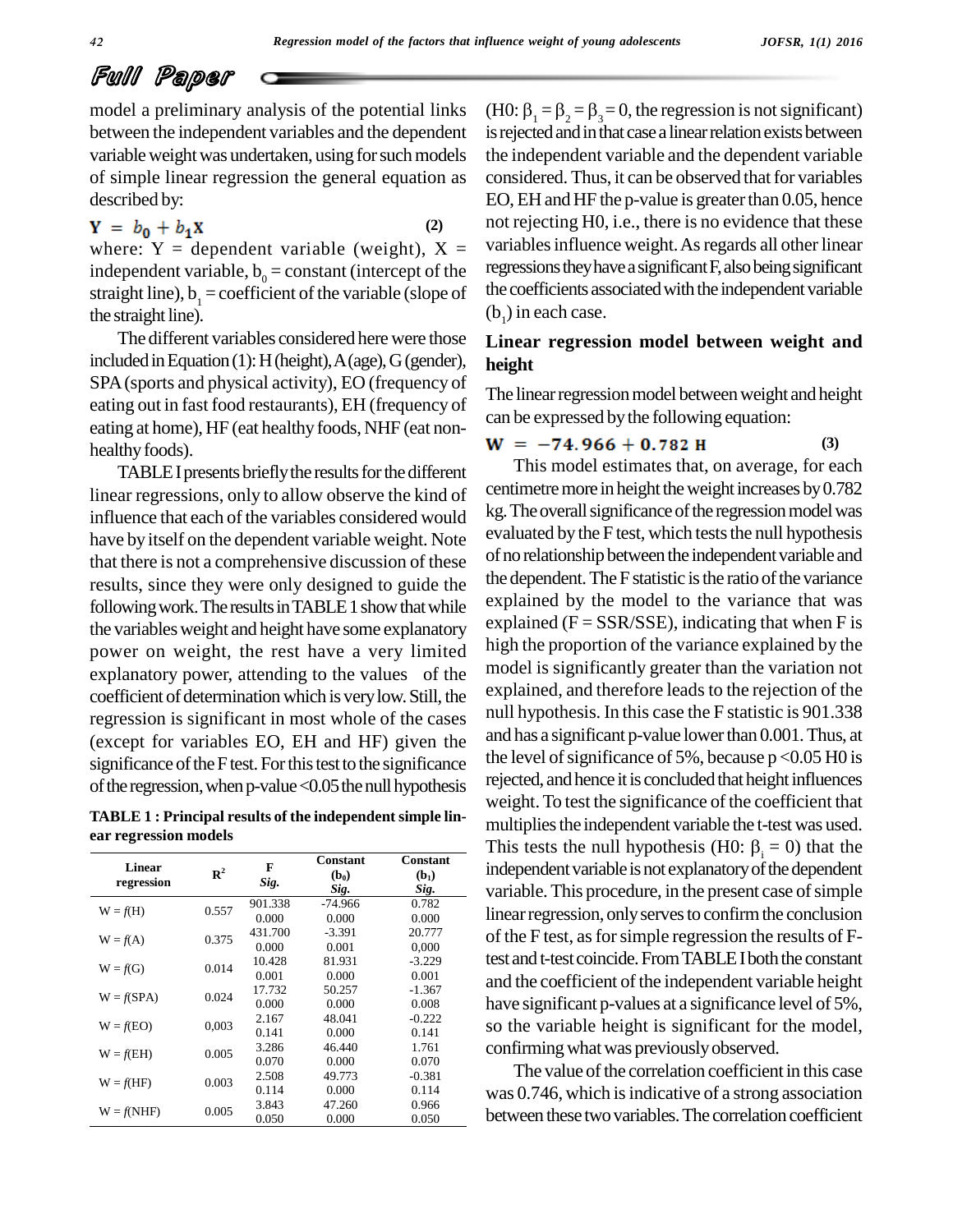measures the association between two variables according to the magnitude of the absolute value [9– 11]. If  $0.00 < |R| < 0.10$  the association is very week, if Thi according to the magnitude of the absolute value [9- mod 11]. If  $0.00 < |R| < 0.10$  the association is very week, if This  $0.10 \leq |R| < 0.30$  the association is week, if  $0.30 \leq |R|$  child 11]. If  $0.00 < |R| < 0.10$  the association is very week, if This or  $0.10 \le |R| < 0.30$  the association is week, if  $0.30 \le |R|$  childre  $< 0.50$  the association is moderate, if  $0.50 \le |R| < 0.70$  determ  $0.10 \leq |R| < 0.30$  the association is week, if  $0.30 \leq |R|$  childs  $< 0.50$  the association is moderate, if  $0.50 \leq |R| < 0.70$  determ the association is strong and if  $0.70 \leq |R| < 1.00$  the intere association is very strong. For  $R = 0$  there in no  $W = -70.193 + 0.623 H + 1.655 A - 0.993 G$ association and for  $R = 1$  or  $R = -1$  the association is perfect. When the value of  $R$  is negative it indicates an inverse correlation between the two variables.

The determination coefficient  $(R^2)$ , when expressed in percentage, gives the explanatory capacity of the model, which in this case is 55.7%, thus explaining more than half of the total variance of the dependent variable (weight), so that the remaining 44.3% would be explained by other factors that not the height.

#### **Multiple linear regression model between weight and height, age and gender**

The previous model was extended including more independent variables, namely age and gender, in order to verify if the model became more robust with the introduction of these new variables. The results show that the adjusted determination coefficient increased from  $0.556$  to  $0.583$ , indicating that the introduction of the new variables increases just slightly the robustness of the model, now explaining 58.3% of the variance in the dependent variableweight.

Testing the overall significance of the model revealed that in this case the regression is significant at a significance level of  $5\%$ , since the p-value of the F test is less than 0.05 (F = 335.498, p-value < 0.000), leading to the rejection of the null hypothesis that there is no relationship between the independent variables and the dependent variable.

TABLE 2 shows the results obtained for the model coefficients and allows to verify that the variable gender does not have explanatory power over weight, contrarily to the variables height and age. This variable was body weight, which are: significant when a simple linear regression was made . between weight and gender alone (results in TABLE I), but when the model already incorporates the variables physical activities), height and age, it becomes redundant. In fact, the pvalue for variable gender is not significant at a significance level of 5% (p-value =  $0.075$ ), but could be significant. at the 10% significance level, and so, given the relevance

of the variable in question the option is to keep it in the model, that in this case is translated by equation (4). This option is justified because it is known that for children and adolescents, percentile tables are determined by gender and age **[2,3]**, and hence it is of interest to keep in the model the variable gender.

**(4)**

The observation of the standardized coefficients beta (TABLE II) also showsthat the value for the variable gender is very low (beta  $= -0.044$ ), confirming the relative unimportance when compared to the other variables, and particularly age (beta =  $0.595$ ).

**TABLE 2 : Coefficients of the multiple linear regression model between weight and height, age and gender**

| Model      | <b>Unstandardized</b><br><b>Coefficients</b> | <b>Standardized</b><br><b>Coefficients</b> |                  | Sig.  |
|------------|----------------------------------------------|--------------------------------------------|------------------|-------|
|            | <b>Beta</b><br>в                             |                                            | <b>Statistic</b> |       |
| (constant) | $-70.193$                                    |                                            | $-17.150$        | 0.000 |
| Н          | 0.623                                        | 0.595                                      | 18.288           | 0.000 |
| А          | 1.655                                        | 0.221                                      | 6.838            | 0.000 |
| G          | $-0.993$                                     | $-0.044$                                   | $-1.783$         | 0.075 |

Because gender is a dichotomous variable assuming the values 0 and 1 for genders male and female, respectively, the model from equation (4) can be decomposed in two, one for each gender according to equations  $(5)$  and  $(6)$ :

 $W = -70.193 + 0.623 H + 1.655 A$  (for male) (5)

 $W = -71.186 + 0.623 H + 1.655 A$  (for female) (6)

#### **Complete multiple linear regression model for weight**

At this stage a multiple linear regression model was obtained that already includes three explanatory variables (height, age and gender), and which reflect intrinsic characteristics of the young people surveyed. However, it is intended also to incorporate into the model five more independent variables related to practices and behaviors of young people who might influence their<br>body weight, which are:

- SPA: sports and physical activity (whether school, federated or high competition sports and other physical activities), <sup>ï</sup>physical activities),<br>• EO: frequency of eating out in fast food restaurants,
- EO: frequency of eating out in fast food<br>• EH: frequency of eating at home,
- EH: frequency of eating at home,<br>HF: eat healthy foods,
- 
- NHF: eat non-healthy foods.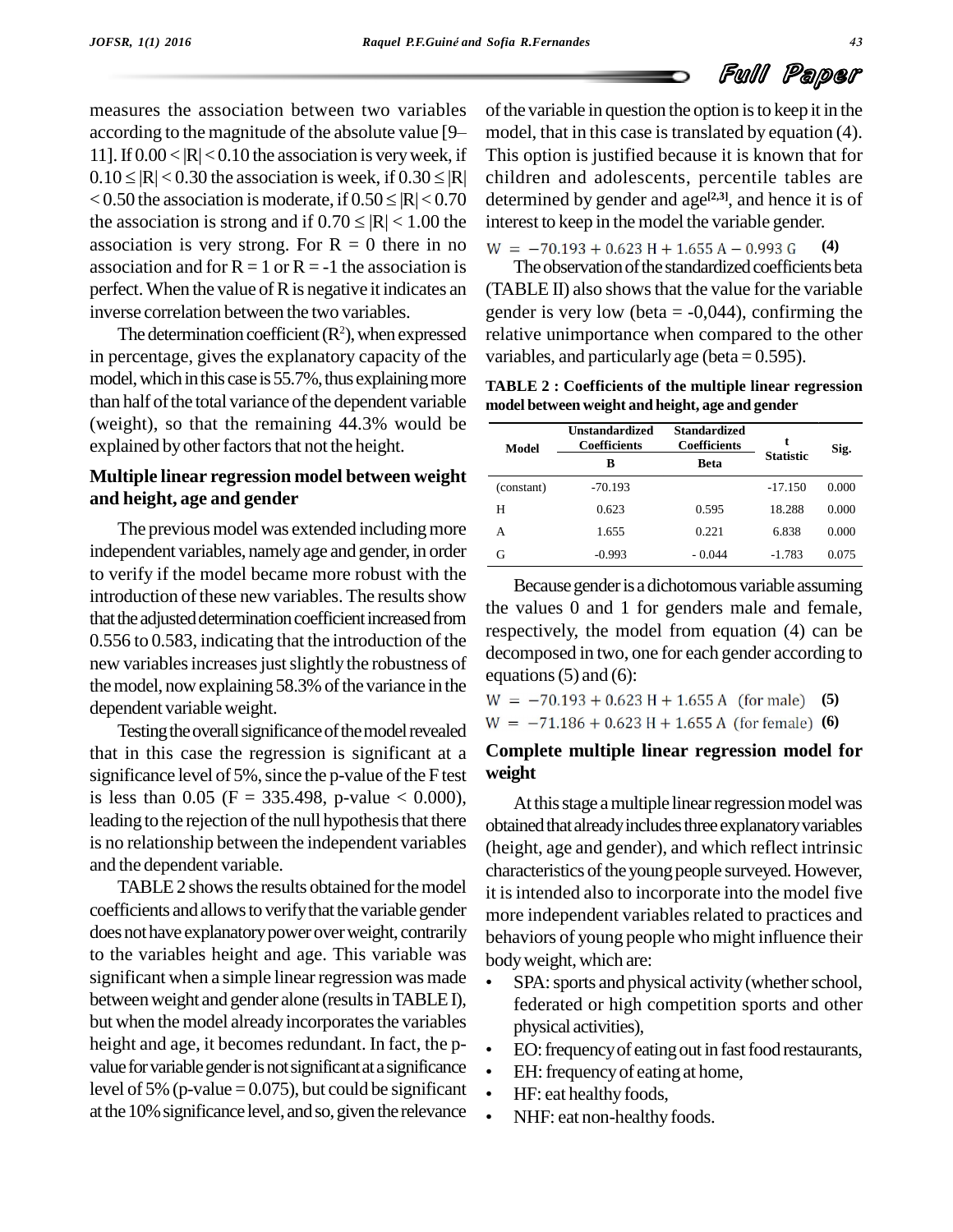Note that, although in the preliminary analysis it was observed that the variables EO, EH and HF appeared to have no explanatory capacity towards the independent variableweight, yet theywere included in the analysis to confirm if this assumption was definite. The fundamentals for the decision of not immediately abandoning these variable based onlyon the results of the simple regression analysis(TABLEI) consisted on the fact that there are many references in the literature about the influence of these types of behavioural factors in body weight and consequently in corporal body mass <br>index (BMI)<sup>[12-16]</sup>. index (BMI)<sup>[12-16]</sup>.

Considering a more efficient methodology in alternative to the successive addition of each of the independent variables, at this stage the partial F-test was used to compare the full model (comprising eight independent variables) with the reduced model (comprising only three independent variables).To do this, was used the stepwise regression method. The partial F-test tests the null hypothesis that the reduced  $\frac{m}{1 + m}$ this, was used the stepwise regression method. The weigh<br>partial F-test tests the null hypothesis that the reduced it was<br>model is appropriate (H0:  $\beta_{r+1} = ... = \beta_k = 0$ ; where this w artial F-test tests the null hypothesis that the reduced<br>it was codel is appropriate (H0:  $\beta_{r+1} = ... = \beta_k = 0$ ; where this wa<br>this was coefficients of the variables added to and in t the complete model and not included in the reduced model). By rejecting H0, there is evidence that among the complete model and not<br>model). By rejecting H0, then<br>the  $x_{r+1} \n\t... x_k$  variables at least  $X_{r+1} \ldots X_k$  variables at least one it useful in the model. The results show that the final model (model 2) stud

incorporates just one from the five variables that were added to the test block in the completemodel, which is the variable associated with sports and physical activity (SPA), as can be seen in TABLE 3.

Thus, the final solution (model 2) excludes the variables EO (frequency of eating out in fast food restaurants), EH (frequency of eating at home), HF (eat healthy foods) and NHF (eat non-healthy foods), as indicated in TABLE IV. These variables have p-values of the t test considerably high (0.601, 0.349, 0.903, 0.330, respectively for EO, EH, HF and NHF) (TABLE

|  |  | <b>TABLE 3 : Variables added to the complete model</b> |  |
|--|--|--------------------------------------------------------|--|
|--|--|--------------------------------------------------------|--|

| <b>Model</b>   | <b>Variables</b><br>entered | <b>Variables</b><br>removed | <b>Method</b>                                                                                                        |
|----------------|-----------------------------|-----------------------------|----------------------------------------------------------------------------------------------------------------------|
|                | H, A, G                     |                             | Enter                                                                                                                |
| $\mathfrak{D}$ | <b>SPA</b>                  |                             | Stepwise<br>(Criteria:<br>Probability of F to<br>enter $\leq 0.05$ ;<br>Probability of F to<br>remove $\geq 0.100$ ) |

4), leading in all cases to not rejecting the null hypothesis (H0: the independent variable has no influence on the dependent variable, weight).

| <b>TABLE 4 : Variables excluded from the complete model</b> |  |
|-------------------------------------------------------------|--|
|-------------------------------------------------------------|--|

| Model | Var.       | Beta In  | t        | Sig.  | PC <sup>a</sup> | $CS^b$<br><b>Tolerance</b> |
|-------|------------|----------|----------|-------|-----------------|----------------------------|
|       | <b>SPA</b> | $-0.064$ | $-2.595$ | 0.010 | $-0.097$        | 0.933                      |
|       | EO         | $-0.011$ | $-0.448$ | 0.654 | $-0.017$        | 0.987                      |
| 1     | EH         | 0.019    | 0.763    | 0.446 | 0.029           | 0.980                      |
|       | HF         | 0.000    | 0.009    | 0.993 | 0.000           | 0.986                      |
|       | <b>NHF</b> | $-0.038$ | $-1.575$ | 0.116 | $-0.059$        | 0.996                      |
|       | EO         | $-0.013$ | $-0.523$ | 0.601 | $-0.020$        | 0.987                      |
| 2     | EH         | 0.023    | 0.937    | 0.349 | 0.035           | 0.976                      |
|       | HF         | 0.003    | 0.121    | 0.903 | 0.005           | 0.984                      |
|       | <b>NHF</b> | $-0.024$ | $-0.975$ | 0.330 | $-0.036$        | 0.937                      |

**<sup>a</sup>PC = Partial correlation; <sup>b</sup>CS = Collinearity statistics**

These results are somewhat expected considering what had been observed during the preliminary analysis by simple linear regression between these variables and weight. In fact the preliminary results had indicated that the variables EO, EH and HF had no influence on the weight of the young adolescents, and for variable NHF it was on the limit of significance (p-value  $= 0.05$ ), but this was for a model with only one explanatory variable and in the case of this complete model this variable no longer had significance.These results are contradictory to some extent with some information in the scientific literature<sup>[12*n5*], but may be due to the fact that these</sup> literature<sup>[12-15]</sup>, but may be due to the fact that these students reside in Viseu, a city where there are still healthily eating habits and hence this was not a differentiator factor for body weight. Effectively in the sample under study was observed that 56% do not eat at Fast Food Restaurants even once a week, 24% go only once a week and only 20% go more than once a week, indicating that these restaurants are still a rarity in the feeding habits of these young people. With regard to activities in leisure time, only 27% practice exclusively sedentary activities compared to 72% who have other activities in their spare time, such as playing outside and playing sports. These young people are still mostly practicing sports(57% practice school, federated or high competition sports).

TABLE 5 shows the coefficients of the variables that were considered to build the complete model. The results show that all variables have a significant p-value in the t test at the 5% significance level, leading to the rejection of the null hypothesis that the variables are not explanatory. Hence all variables showed to have influence on the dependent variable weight, including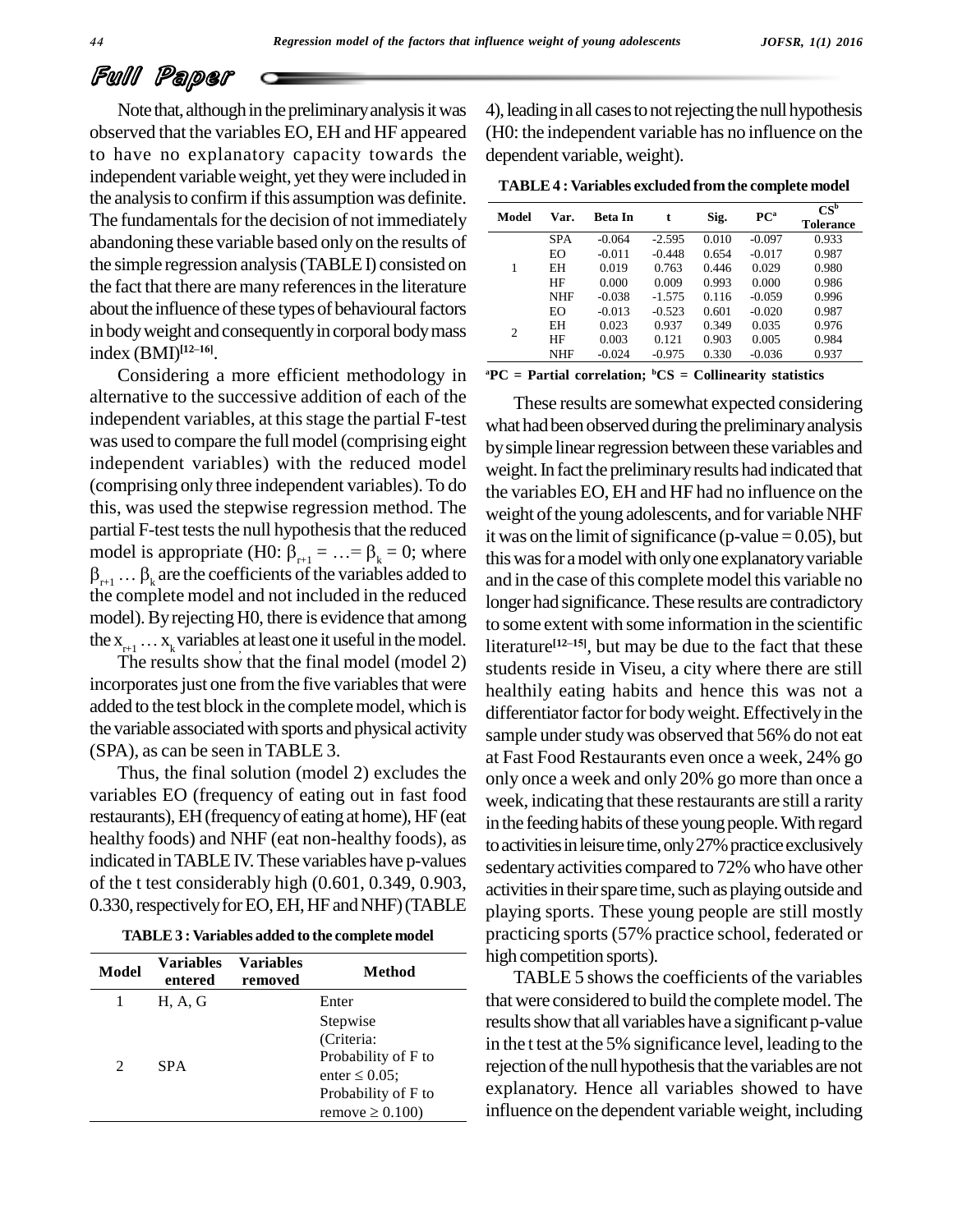the variable gender, which at a certain point was questioned if it should or not be included in the model. On the other hand, the analysis of the standardized coefficients beta reveals that the variables that have a highest influence on the weight are height (coeff. beta of  $H = 0.594$  followed by age (coeff. beta of  $A = 0.217$ ), For applying linear regression unit by a symption should be verified: while variables gender and physical activity have a minor influence on weight (coef. beta of G and SPA are -0.056 and -0.064, respectively).

With the values of the coefficients from TABLE V, one can write the final model equation:

$$
W = -67.804 + 0.622 H + 1.573 A
$$
  
- 1.265 G - 0.568 SPA (7)

**TABLE5 :Coefficients ofthe variables ofthe complete model**

| Model      | <b>Unstandardized</b><br><b>Coefficients</b> | <b>Standardized</b><br><b>Coefficients</b> |                  | Sig.  |
|------------|----------------------------------------------|--------------------------------------------|------------------|-------|
| Var.       | в                                            | <b>Beta</b>                                | <b>Statistic</b> |       |
| (constant) | $-67.804$                                    |                                            | $-16.224$        | 0.000 |
| Н          | 0.622                                        | 0.594                                      | 18.324           | 0.000 |
| А          | 1.573                                        | 0.210                                      | 6.471            | 0.000 |
| G          | $-1.265$                                     | $-0.056$                                   | $-2.241$         | 0.025 |
| <b>SPA</b> | $-0.568$                                     | $-0.064$                                   | $-2.595$         | 0.010 |

The results also showed that the p-value of the partial F-test  $(0.015)$  is less than alpha  $(0.05)$  leading to rejection of the null hypothesis at a significance level of Normal P-P Plot of Regression Standardized Residual 5%. Thus, the introduced variable SPA showed some explanatorycapacityon the dependent variableweight. Since in this case the complete model differs from the reduced model on only one variable, it is verified that the partial F-test is an equivalent to the T-test for this inserted variable, i.e., the value of the statistic of the partial F-test (6.736) is equal to the square of the statistic  $\sum_{n=1}^{\infty}$ of the t-test for the coefficient of that variable  $(-2.595<sup>2</sup>)$  $\approx$  6.766) and the p-value is also equal (0.010).

Also the results of the F-test to the final model (model 2)showsthat the model issignificant at a significance level of 5% because the value of F is high (255.323) and has a p-value  $(<0.001$ ) less than 5%. When the  $_{0,2}$ statistic of the F-test is high it means that the ratio of the variation in weight explained by the model is considerably larger than the variation that is not explained. Since  $p<0.05$  the null hypothesis of the independent variables not having influence on the variable weight is rejected.

As regards the explanatory capacity of the model, it was observed that the determination coefficient increased in the complete model, although very slightly,

compared to the reduced model, so that this model (corresponding to equation (7)) can explain 58.5% of the variance in the dependent variableweight.

#### **Validation of assumptions**

For applying linear regression models the following<br>assumptions should be verified:

- The errors must obey the normal distribution;
- The errors must be independent, have zero mean and constant variance;
- The independent variables are not correlated, i.e. there is no multicollinearity.

Once regression was performed using the method of least squares, the zero-mean of the errors is automaticallyensured.

#### **Normality of the errors**

To test the normality of the errors the standardized residuals were stored in the database to test. Figure 2 0.000  $\frac{0.000}{0.025}$  shows that the dots are more or less aligned with the 0.010 diagonal but with some deviation, which is an indicator that maybe the normality of the distribution of the errors might be violated.



For confirmation the normality of the residuals was tested by the Shapiro-Wilk normality test, for being the most adequate when the sample sized exceeds 30, and which results are presented inTABLE 6.The result of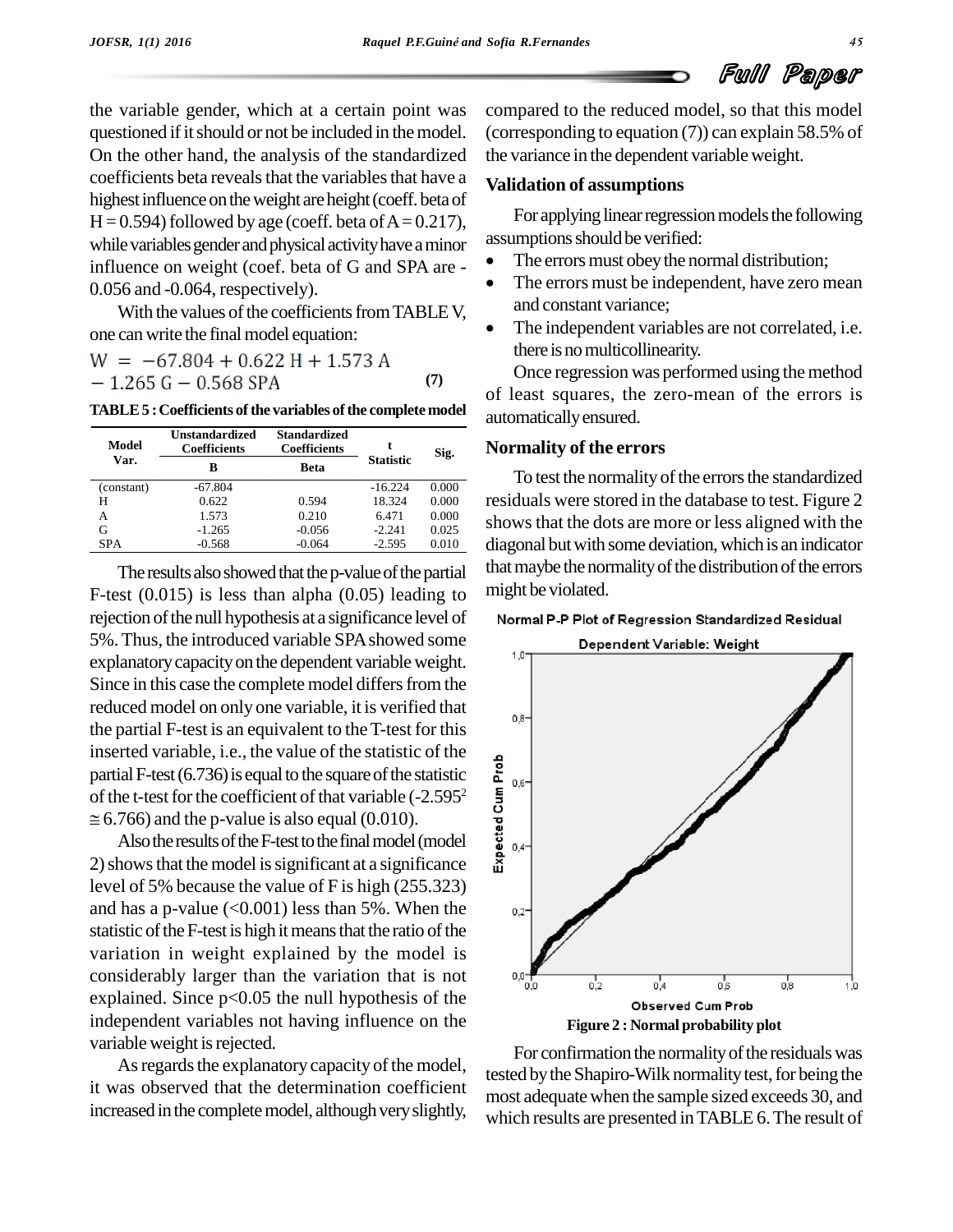the test to normal distribution of the errorsindicates that the p-value is significant, i.e.  $p < 0.05$ , which determines the rejection of the null hypothesis (H0: The distribution is normal), and therefore the distribution of the errors does not obey normality at a level of significance of 5%. Nevertheless it is important notice that this assumption is important but not critical, especially in the case of large samples, as it is the case in the present study, where  $N = 720$ .

| <b>TABLE 6: Normality test to the errors</b> |  |
|----------------------------------------------|--|
|----------------------------------------------|--|

|                        | <b>Shapiro-Wilk</b> |      |       |
|------------------------|---------------------|------|-------|
|                        | <b>Statistic</b>    | df   | Sig.  |
| Standardized residuals | 0.963               | 720. | 0.000 |

#### **Homocedasticity and independence of the errors**

Figure 3 shows the graph of the residuals as a function of the predicted values, both standardized, in order to eliminate the effects of the magnitude of the measurement scale for the errors. The observation of the points suggests that the errors are distributed randomly around the  $y=0$  line, with maybe just some outliers, thusindicating that the variance is constant.



For confirmation, verification of the independence of errors was made by the Durbin-Watson test, whose results are shown inTABLE 7.

**TABLE 7 : Durbin-watson test to the independence of the errors**

| R     | $\mathbf{R}^2$ | Adjusted $\mathbb{R}^2$ | <b>Standard error</b><br>of estimate | Durbin-<br>Watson | of m<br>it is |
|-------|----------------|-------------------------|--------------------------------------|-------------------|---------------|
| 0.767 | 0.588          | 0.586                   | 7.328                                | 2.066             | 2rQ1          |

The value of the observed statistic for the Durbin-Watson test (d) was 2.066. In order to make any conclusion there must be determined for the present case study the values DU and DL, which allow to set the decision intervals of Durbin-Watson table (TABLE 8). In this case  $n = 720$  observations and  $k = 4$ independent variables (Height, Age, Gender, and Physical activity). The critical limits were found in Durbin Watson tables for these n and k values, although the exact values for this sample size in particular were not found. However, it was possible to find tables for large samples, in particular for  $N = 700$  and  $k = 5$  (because in this case the tables explicitlyindicated that the value of k included the independent term (intercept)), whereby these figures are used as an approximation. Thus, the values of critical limits are:  $DL = 1.864$  and  $DU =$ 1.887, from the Durbin-Watson tables for  $k = 5$  and n = 700 for a significance level of 5% [17]. From these critical limits the decision intervals were calculated and are shown inTABLEVIII. Since the observed value of the test statistic is in the range  $[DU,4-DU]$ , the condition of independence of the errors is verified. Note that this condition is essential for validation of the regression model.

| <b>TABLE 8 : Durbin-watson decision intervals</b> |  |
|---------------------------------------------------|--|
|---------------------------------------------------|--|

| <b>Interval</b> | $d = 2.066$    | Decision <sup>a</sup>            |
|-----------------|----------------|----------------------------------|
| [0, DL]         | [0, 1.864]     | Reject H0 / Dependence of errors |
| [DL,DU]         | [1.864, 1.887] | Inconclusive                     |
| $[DU, 4-DU]$    | [1.887, 2.113] | Not reject H0 / Independence     |
| $[4-DU, 4-DL]$  | [2.113, 2.136] | Inconclusive                     |
| $[4-DL, 4]$     | [2.136, 4]     | Reject H0 / Dependence of errors |
|                 |                |                                  |

**<sup>A</sup>H0: There is no correlation between successive residuals**

#### **Multicollinearity**

For the analysis of multicollinearity were used for each variable the values of tolerance and VIF (variance inflation factor) shown in TABLE 9. For absence of collinearity the values of tolerance should be greater than 0.1 and the values of VIF should be less than 10, correspondingly, since VIF is the inverse of tolerance. From observing the values in TABLE9 it is seen that in all cases the tolerances are greater than 0.1 and the VIF are lower than 10, so there is indication of absence of multicollinearity. Thus, with respect to this assumption it is not violated, i.e., it is accepted that the variables are not correlated.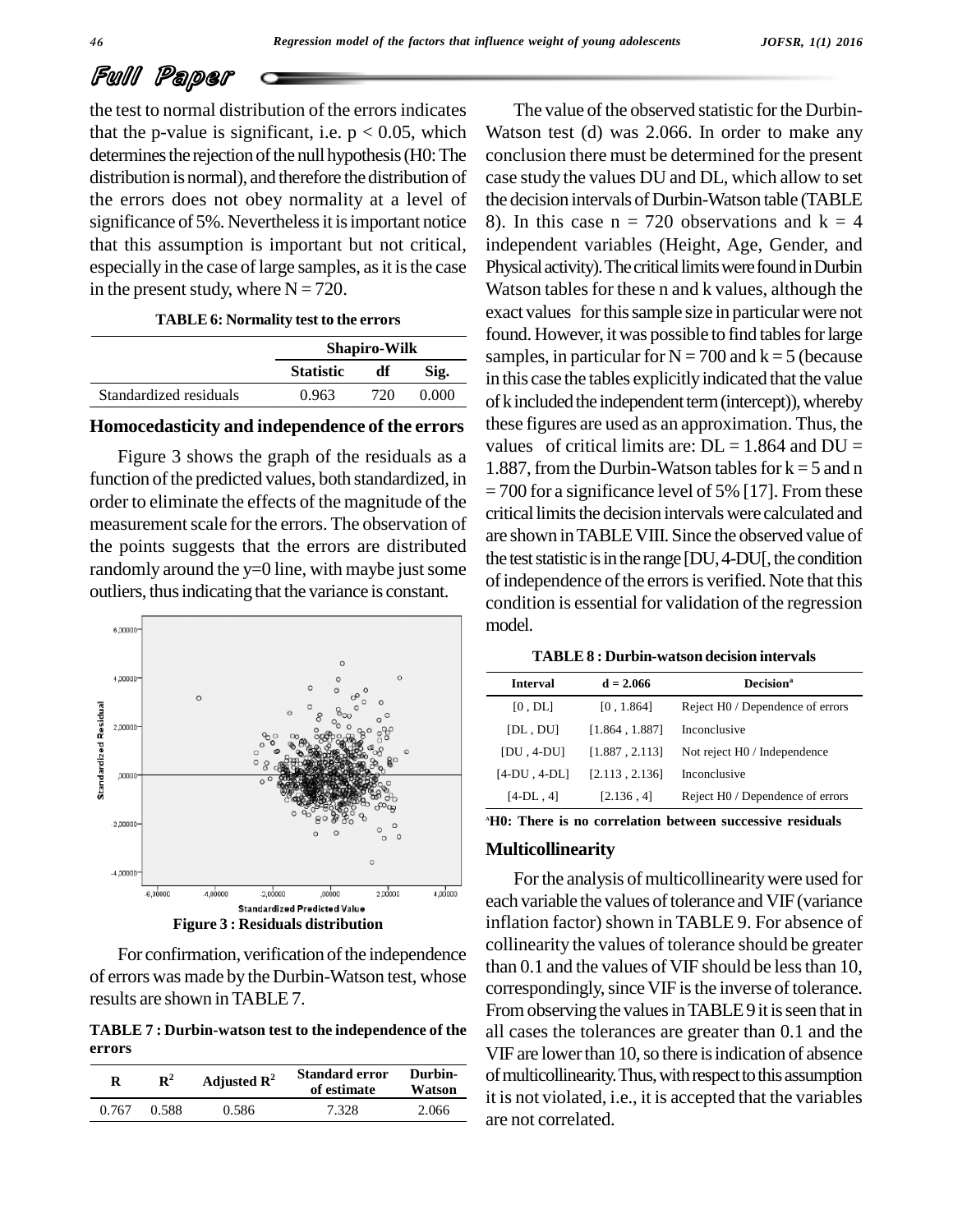| <b>Variables</b> |          | Sig.  | <b>Collinearity Statistics</b> |       |
|------------------|----------|-------|--------------------------------|-------|
|                  |          |       | <b>Tolerance</b>               | VIF   |
| H                | 18,324   | 0.000 | 0,548                          | 1,824 |
| $\mathbf{A}$     | 6.471    | 0.000 | 0,548                          | 1,824 |
| G                | $-2,241$ | 0.025 | 0,937                          | 1,068 |
| <b>SPA</b>       | $-2,595$ | 0.010 | 0,933                          | 1,071 |

**TABLE9 :Ealuation of multicollinearity**

For confirmation it was further determined the correlation matrix between the independent variables in the model (TABLE 10). The results show that in all cases the values are lower than 0.7, the strongest correlation was found between the variables height and age, with a value of  $R=0.659$ , indicating that no strong correlations exist between the variables.

**TABLE10 : Pearson correlations between the independent variablesin the regression model**

|            |             |                                 |             | <b>SPA</b> |      |
|------------|-------------|---------------------------------|-------------|------------|------|
|            |             |                                 |             |            |      |
|            | $0.659***$  |                                 |             |            |      |
| G          | $-0.129$ ** |                                 |             |            |      |
| <b>SPA</b> | $-0.106$ ** | $0.002$<br>-0.182 <sup>**</sup> | $-0.183***$ |            |      |
|            |             |                                 |             |            | r 21 |

**\*\*Corelation is significant at the 0.01 level**

#### **CONCLUSION**

This work allowed building by successive steps a multiple linear regression model to describe the variation in theweight of young people between 10 and 15 years depending on the explanatory variables H (height),A (age), G (gender), and SPA (sports and physical activity). It was also found that the introduction of other variables which initially were thought to have some explanatory power over weight, such as the frequency of eating in Fast Food restaurants(EO), the habits of eating at home (EH), the eating of healthy(HF) or non healthy foods (NHF), revealed after all not having explanatory power in the model, meaning that these incorporated the other four.

After finding the regression model this was subject to verification of the assumptions, having been observed that there was a deviation with respect to normality, which however would not be critical taking into account the sample size in the study (720 cases).With regards to the multicollinearity this did not occur, so the variables

were uncorrelated with each other. As regards the homoscedasticity, it was found that the variance of the errors was approximately constant and these were independent, as demonstrated by the result of Durbin- Watson test.

In light of these results, and because the most important principles for the application of regression were assured, the model that was found can be applied as a predictive model for weight depending on the variables considered, for the population of young adolescents aged 10 and 15 years.

#### **REFERENCES**

- **[1]** F.C.Woon, Y.S.Chin, M.T.Mohd Nasir; Obes.Res.Clin.Pract. (in press).
- **[2]** R.J.Kuczmarski, C.L.Ogden, S.S.Guo, L.M.Grummer-Strawn, K.M.Flegal, Z.Mei, R.Wei, R.J.Kuczmarski, C.L.Ogden, S.S.Guo,<br>L.M.Grummer-Strawn, K.M.Flegal, Z.Mei, R.Wei,<br>L.R.Curtin, A.F.Roche, C.L.Johnson; '2000 CDC L.R.Curtin, A.F.Roche, C.L.Johnson; '2000 CDC<br>Growth Charts for the United States' CDC -Department of Health and Human Studies, Washington DC., **(2002)**.
- **[3]** M.Onis, A W Onyango, E Borghi, A.Siyam, C Nishida,J.Siekmann; Bull.WorldHealthOrgan., **85**, 660 **(2007)**.
- **[4]** G.Slaney,J.Salmon, P.Weinstein; Med.Hypotheses, **79**, 68 **(2012)**.
- **[5]** K.Campbell, N.Andrianopoulos, K.Hesketh, K.Ball, D.Crawford, L.Brennan, N.Corsini, A.Timperio, Appetite, **55**, 84 **(2010)**.
- **[6]** S.Allender, P.Kremer,A.Silva-Sanigorski, K.Lacy, L.Millar, L.Mathews, M.Malakellis, B.Swinburn; J.Sci.Med. Sport, **14**, 512 **(2011)**.
- **[7]** S.B.Sisson, S.T.Broyles, B.L.Baker, P.T.Katzmarzyk;J.Adolesc.Health, **47**, 309 **(2010)**.
- **[8]** J.C.Eisenmann, R.T.Bartee, D.T.Smith, G.J.Welk, Q.Fu; Int.J.Obes., **32**, 613 **(2008)**.
- [9] J.Maroco; Análise Estatística Com O SPSS Statistics, 5 th (Ed.), Report number; Brazil **(2012)**. [9] J.Maroco; Análise Estatística Com O SPSS<br>Statistics, 5<sup>th</sup> (Ed.), Report number; Brazil (2012).<br>[10] M.H.Pestana, J.N.Gageiro; 'Análise de Dados
- Statistics, 5<sup>th</sup> (Ed.), Report number; Brazil (**2012**).<br>M.H.Pestana, J.N.Gageiro; 'Análise de Dados<br>Para Ciências Sociais A Complementaridade Do M.H.Pestana, J.N.Gageiro; 'Análise de Dados<br>Para Ciências Sociais – A Complementaridade Do<br>SPSS', 6<sup>th</sup> Ed., Edições Sílabo; Brazil, (**2014**). variables are not important when the model already Para Ciências Sociais - A Complementaridade Do
	- [11] J.P.Stevens; Applied Multivariate Statistics for the Social Sciences, 5<sup>th</sup> (Ed.), Routledge; New York, **(2009)**.
	- **[12]** P.A.Alviola, R.M.Nayga, M.R.Thomsen, D.Danforth, J.Smartt; Econ.Hum.Biol., **12**, 110 **(2014)**.
	- **[13]** A.C.McClure, S.E.Tanski, D.Gilbert-Diamond,